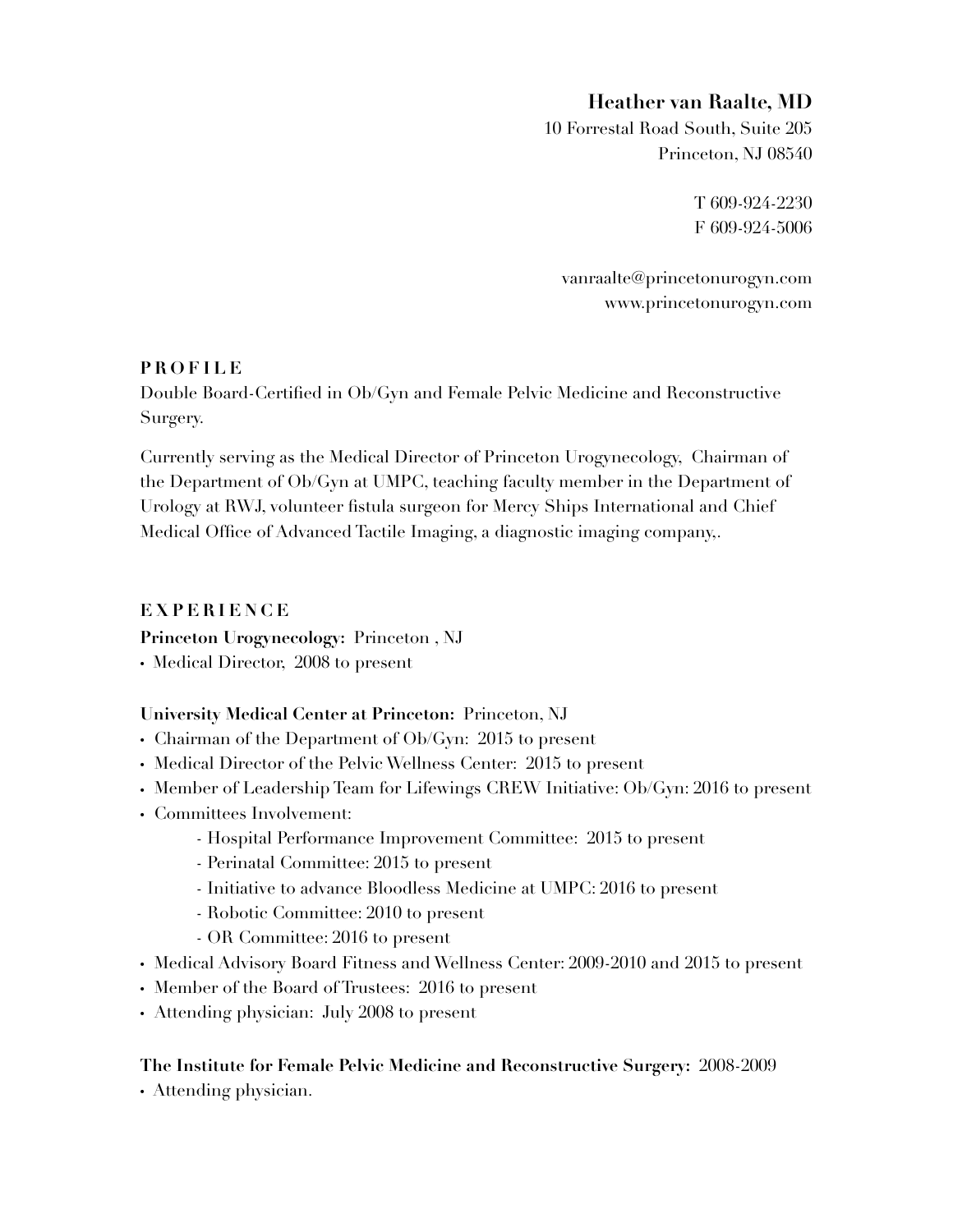### **St. Luke's Hospital and Health Network — 2007-2009**

• Assistant Director of the St. Luke's Pelvic Health Center

#### **EDUCATION**

 The Institute for Female Pelvic Medicine and Reconstructive Surgery: Allentown, PA Program Directors: Vincent Lucente, MD and Miles Murphy, MD Urogynecology Fellowship July 2005- July 2008

SUNY- Stony Brook University Hospital: Stony Brook, NY Administrative Chief Resident, Residency in Ob-Gyn July 2001- June 2005

Vanderbilt University School of Medicine: Nashville, TN., M.D.,August 1997- May 2001.

Vanderbilt University: Nashville, TN B.S. in Biology, Magna Cum Laude, Phi Beta Kappa, College Honors Scholar September 1992- May 1996

University of Leeds: Leeds, England Junior Year Abroad and Senior Research Project, September 1994- August 1995.

### **HONORS AND AWARDS**

- · Innovation in Medicine Award, NJ Mercer County Medical Society: 2013
- · Golden Laparoscope Award: AAGL: 2007
- · Administrative Chief Resident: 2004-2005
- · Martin L. Stone Award: Resident of the Year: 2005
- · Stony Brook University Resident Teacher of the Year Award: 2004
- · Berlex Resident National Teaching Award: 2003
- · Stony Brook Department of Obstetrics and Gynecology Teaching Award: 2002, 2003, 2004
- · Vanderbilt Community Scholars Program: 1998, 1999
- · Phi Beta Kappa: 1996
- · Howard Hughes Research Grant:: 1995-1996
- · Vanderbilt Honor Scholar: 1992-1996
- · Vanderbilt Dean's Select Scholar: 1992-1996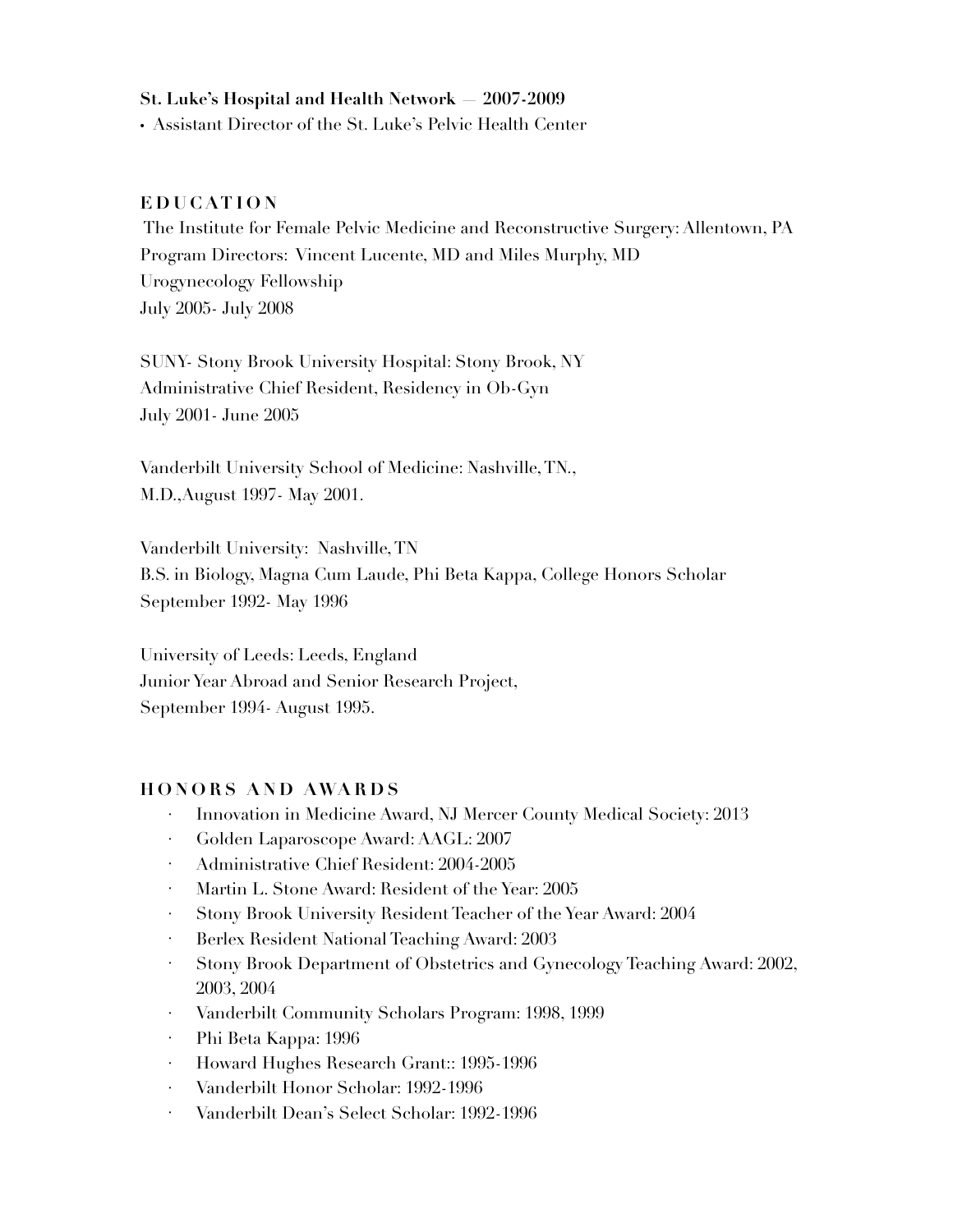## **PROFESSIONAL ORGANIZATIONS**

- · AUGS: 2005- present
- · IUGA: 2007- present
- · ICS: 2012-present
- · SGS: (Inducted Member) 2013-present
- · MSNJ/ Mercer County Medical Association: 2008- present
- · Fellows Pelvic Research Network 2007-2009
- · AAGL: 2007-present
- · ACOG: 2001- present
- · Phi Beta Kappa Society: 1996- present

# **ACTIVE RESEARCH**

**Vaginal Tactile Imaging/ VTI: (NIH Sponsored Trial) 2014 to present:** Validating biomechanical vaginal imaging in a large cross section of patients, with a reproducibility arm undergoing numerous scans and a pre- and post-operative arm to assess the ability of the VTI to evaluated tissue property changes due to surgery. Completed the first trial of a laparoscopic application of tactile imaging. Evaluating observed mechanical changes through energy-based therapies for vaginal atrophy.

**ATI (Sponsored trial): 2015 to present:** Evaluate a newer probe head for vaginal tactile imaging to evaluate vaginal biomechanical properties in women with relationship to obstetrical trauma.

**AMS (Anterior and Posterior Compartment) Vaginal Mesh Longitudinal Study: (522 Trial): 2014 to 2016:** Evaluate and assess the efficacy, complications and measurable outcomes, including quality of life parameters, of patients undergoing pelvic reconstructive surgery with Elevate transvaginal mesh. Patients to be entered and followed through the national prolapse registry.

**Coloplast (Anterior and Posterior Compartment) Vaginal Mesh Longitudinal Study: (522 Trial): 2014 to 2016:** Evaluate and assess the efficacy, complications and measurable outcomes, including quality of life parameters, of patients undergoing pelvic reconstructive surgery with Exair transvaginal mesh. Patients to be entered and followed through the national prolapse registry.

**ACell (Anterior and Posterior Compartment) Vaginal Biologic Graft Longitudinal Study: (522 Trial): 2014 to present:** Evaluate and assess the efficacy, complications and measurable outcomes, including quality of life parameters, of patients undergoing pelvic reconstructive surgery with Acell Matristem Pelvic Floor Matrix transvaginal graft. Patients to be entered and followed through the national prolapse registry.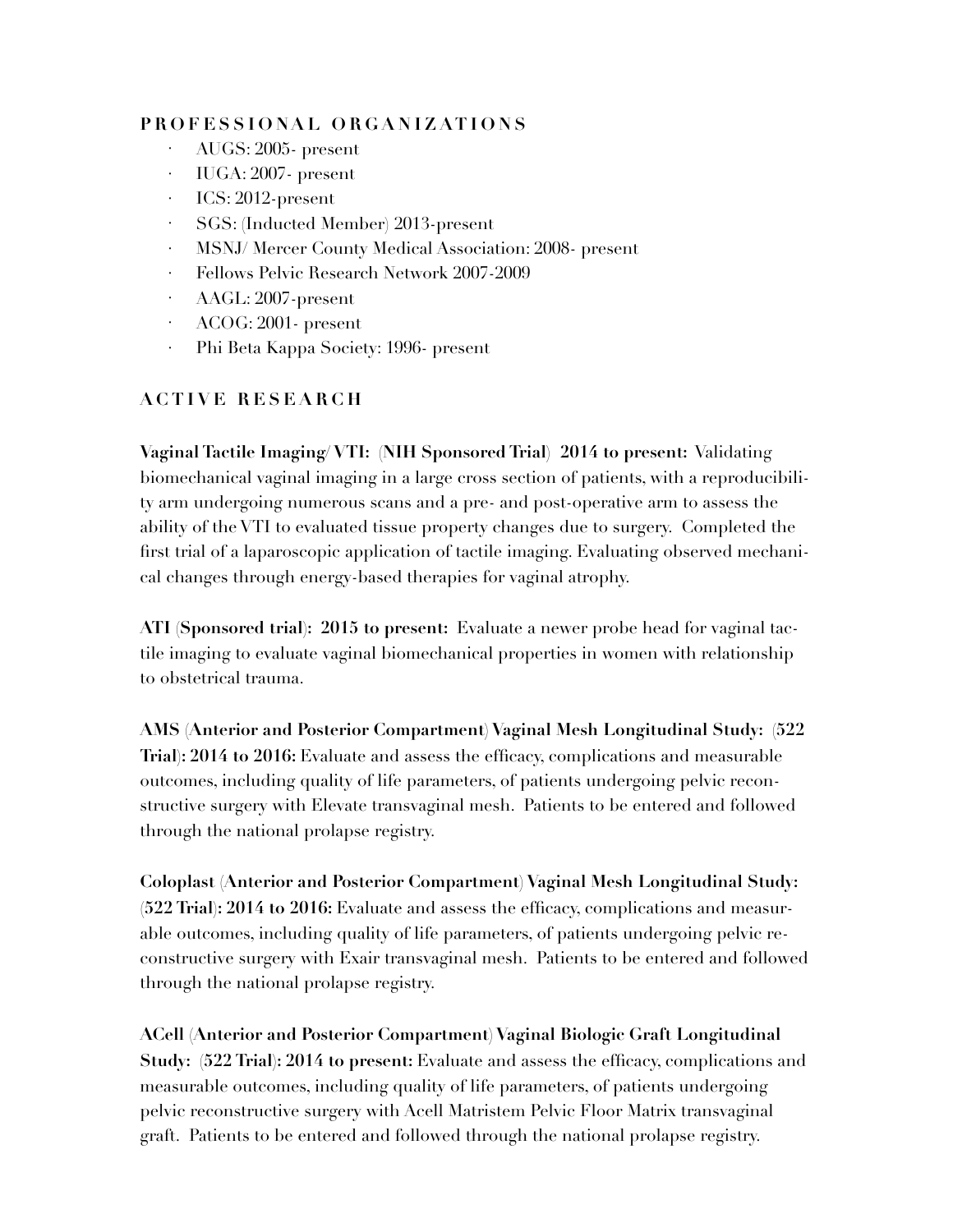**BARD Ajust Single-Incision Sling Trial: 2011 to 2016:** 3-year follow-up of single incision pubovaginal slings for the treatment of stress urinary incontinence.

#### **ADDITIONAL WORK EXPERIENCE**

**Volunteer Surgeon for Mercy Ships/ USAID Vesicovaginal Fistula Program:** Attending physician since 2007

**Pelvic Trauma Taskforce**- St. Luke's Hospital & Health Network, 2007-2009.

**Faculty Instructor for IMET Reconstructive Vaginal Surgery,** April 2007 - present.

**Faculty Attending at St. Luke's Hospital Department of Obstetrics and Gynecology**  at the Allentown and Bethlehem campuses providing routine inpatient and emergency obstetrical and gynecologic care, resident education through a monthly urogynecology lecture series and resident urogynecology clinics.

**Voluntary Teaching Faculty for UMDNJ Department of Urology** in female urology and reconstructive surgery. 2009 to present.

**Medical Volunteer** with Medcaps Expeditions on a medical mission trip serving remote villages along the Amazon River, Peru. 1999.

#### **PUBLICATIONS AND PRESENTATIONS**

**van Raalte H**, Lucente V, Murphy M, Egorov V, "Data Inerpretation for Vaginal Tactile Imaging", Oral presentation, IUGA Annual Conference, Vancouver, Canada 2017.

V. Egorov, **H. van Raalte**, V. Lucente, A. Sarvazyan, (2016). Biomechanical Characterization of the Pelvic Floor Using Tactile Imaging. Hoyte and Demaster, (Eds.), *Biomechanics of the Pelvic Floor* (pp. 317-348). London, England: Elsevier Publications.

**van Raalte H**, Lucente V, Ephraim S, Murphy M, Bhatia N, Egorov V, "Pelvic Organ Prolapse Surgery Characterization by Vaginal Tactile Imaging", Oral presentation, IUGA Annual Conference, Cape Town, Africa, August 2016.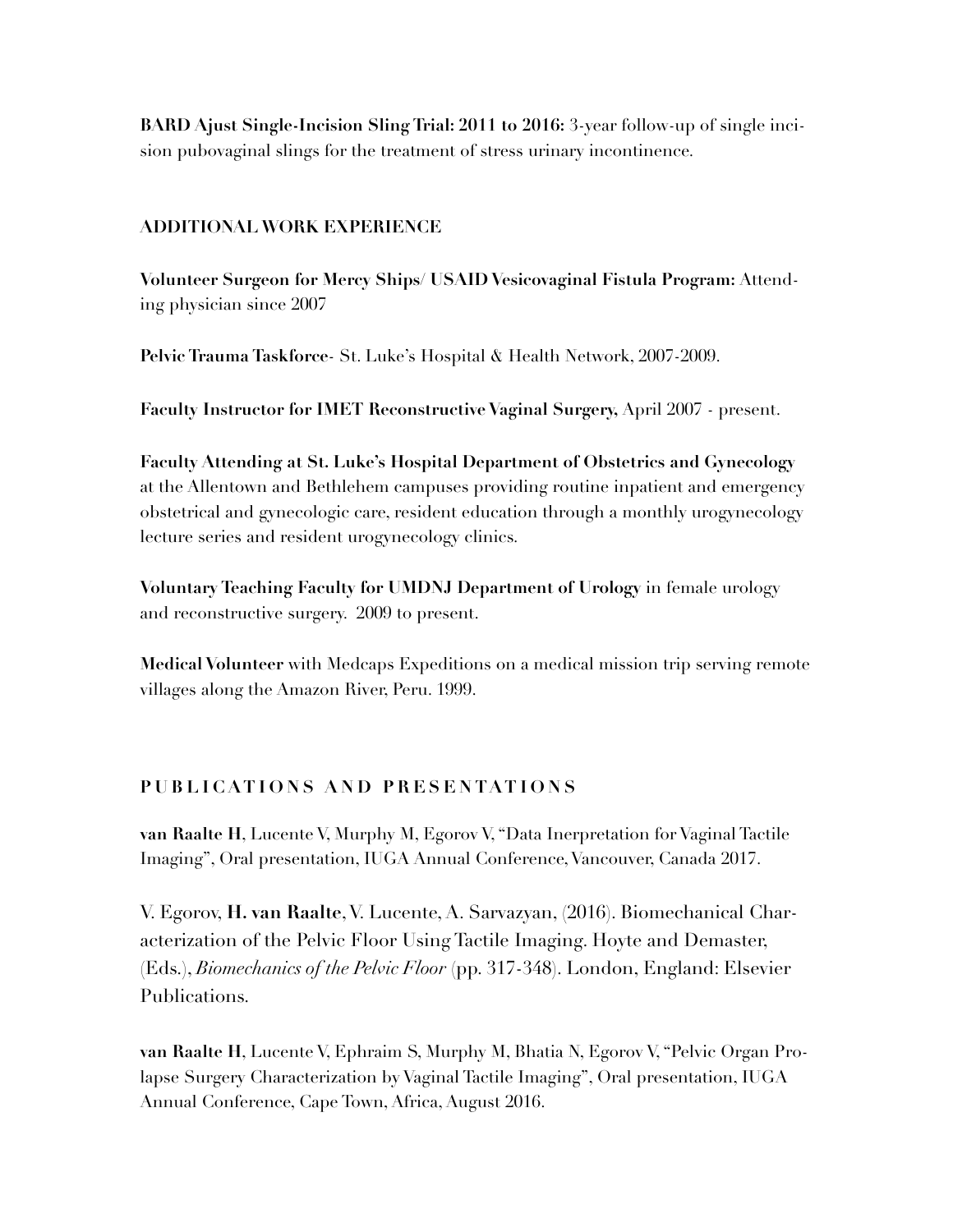**van Raalte H,** Bhatia N, Egorov V, "Is it all Just Smoke and Mirrors?: Vaginal Laser Therapy and its Assessment by Tactile Imaging", Oral presentation, IUGA Annual Conference, Cape Town, Africa, August 2016.

V Egorov, **H van Raalte**, V Lucente, A Sarvazyan, "Biomechanical Characterization of the Pelvic Floor Using Tactile Imaging," *Biomechanics of the Pelvic Floor*. L Hoyte, M Damaser, 2016. 317-345. Print.

**van Raalte**, Egorov. "Female Pelvic Floor Conditions by Tactile Imaging". Int Urogynecol J. 2015 Apr;26(4):607-9.

**van Raalte**, Egorov, "Imaging Markers to Characterize Female Pelvic Floor Conditions". Open J Obstet Gynecol. 2015 Aug;5(9):505-515.

Raalte H, Egorov V. "Characterizing Female Pelvic Floor Conditions by Tactile Imaging" Int Urogynecol J, Oct 2014

**van Raalte H**, Egorov V. "High definition manometry for intravaginal observation of pelvic floor muscle contractions", Oral presentation, ICS, Brazil 2014

"Incontinence: Tactile imaging for quantifying vaginal elasticity in prolapse". Nature Reviews Urology. 2012;9(2):60.

**H van Raalte,** V Egorov, V Lucente, "Tissue Elasticity of Pelvic Floor Support Structures: Ranges of Normality", Oral Presentation, Dublin, IUGA 2012

**van Raalte H**, Egorov V, Lucente V. Tissue elasticity as a marker of pelvic floor conditions: Clinical results. Proceedings of the 11th International Tissue Elasticity Conference, Deauville, France, October 2-5, 2012:46

Murphy M, Holzberg A, **van Raalte H**, Kohli N, Goldman HB, Lucente V; Pelvic Sur[geons Network. "Time to rethink: an evidence-based response from pelvic surgeons to](http://www.ncbi.nlm.nih.gov/pubmed/22086260)  the FDA Safety Communication: "UPDATE on Serious Complications Associated with Transvaginal Placement of Surgical Mesh for Pelvic Organ Prolapse"." Int Urogynecol J. 2012 Jan;23(1):5-9.

Egorov V, **van Raalte H**, Lucente V. "Quantifying vaginal tissue elasticity under normal [and prolapse conditions by tactile imaging." Int Urogynecol J. 2012 Apr;23\(4\):459-66.](http://www.ncbi.nlm.nih.gov/pubmed/22072417)  van Raalte H, Egorov V, Lucente V. "Tactile imaging of pelvic floor changes with age and parity". American Urogynecologic Society: 32nd Annual Scientific Meeting. Female Pelvic Medicine & Reconstructive Surgery 2011;17(5)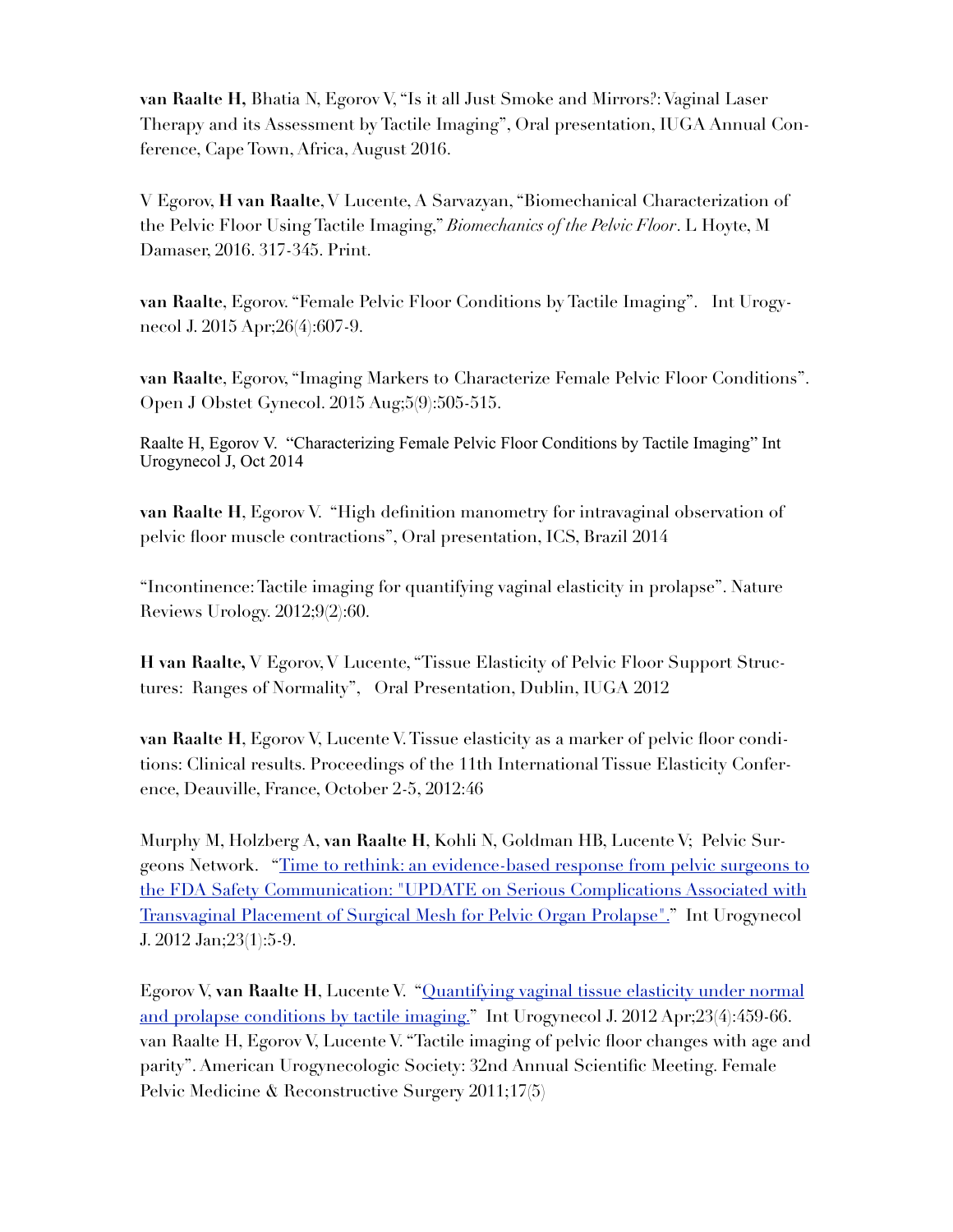**van Raalte H**, Lucente V, Egorov V. "3-D imaging and quantifying vaginal tissue elasticity under normal and prolapse conditions. International Urogynecological Association: 36th Annual Meeting". Urogynecology Journal 2011; 22(S1):183-4.

Murphy M, Shrestha R, Haff R, **van Raalte H**, Devakumar H, Lucente VR. "Vaginal hys[terectomy at the time of transvaginal mesh placement." Female Pelvic Med Reconstr](http://www.ncbi.nlm.nih.gov/pubmed/22453505) Surg. 2010 Sep;16(5):272-7

Egorov V, v**an Raalte H**, Sarvazyan AP. "[Vaginal tactile imaging."](http://www.ncbi.nlm.nih.gov/pubmed/20483695) IEEE Trans Biomed Eng. 2010 Jul;57(7):1736-44.

Ehsani, **van Raalte**, Lucente, et al: "Four Month and One Year Results of Transvaginal Mesh Placement (Prolift Procedure) in the Treatment of Pelvic Organ Prolapse" Oral Presentation, AAGL, Orlando, FL, Nov 2009.

The Science of What's Left Behind" Considerations for PFR & SUI Mesh Implants: AAGL Ethicon Sponsored Symposium, Faculty, Orlando, FL, Nov. 18th 2009

Lowenstein, Gamble, Sanses, **van Raalte**, et al: "Changes in Sexual Function after Treatment for Prolapse Are Related to the Improvement in Body Image Perception." J Sex Med. Nov 12 2009.

Optimizing Anatomic & Functional Outcomes of Transvaginal Mesh Placement; Sponsored Symposium: Faculty, Hollywood, FL, September 27th 2009.

Rhee, Murphy, **van Raalt**e, Haff, Lucente: "Long Term Quality of Life and Anatomic Outcomes with total vaginal mesh reconstruction for Post-Hysterectomy Prolapse" Oral Presentation, AUGS Sept 2009.

Molden, Lucente, **van Raalte**, Haff, Murphy: "Quality of Life, Sexual Health and Anatomic Outcome One Year After Transvaginal Mesh Reconstruction" Oral Presentation, AUGS Sept 2009.

Lowenstein, Gamble, Sanses, **van Raalte**, et al: "Improvement In Sexual Function After Treatment for Prolapse is Related to the Improvement in Body Image Perception." Oral Presentation, AUGS Sept 2009.

Ehsani, Lucente, Murphy, **van Raalte,** et al: "A Randomized, Double Blind Placebo Controlled Trial of the Peri-Operative Use of Tolterodine in Women with Mixed Urinary Incontinence Undergoing Midurethral Sling Placement." Poster Presentation, AUGS Sept 2009.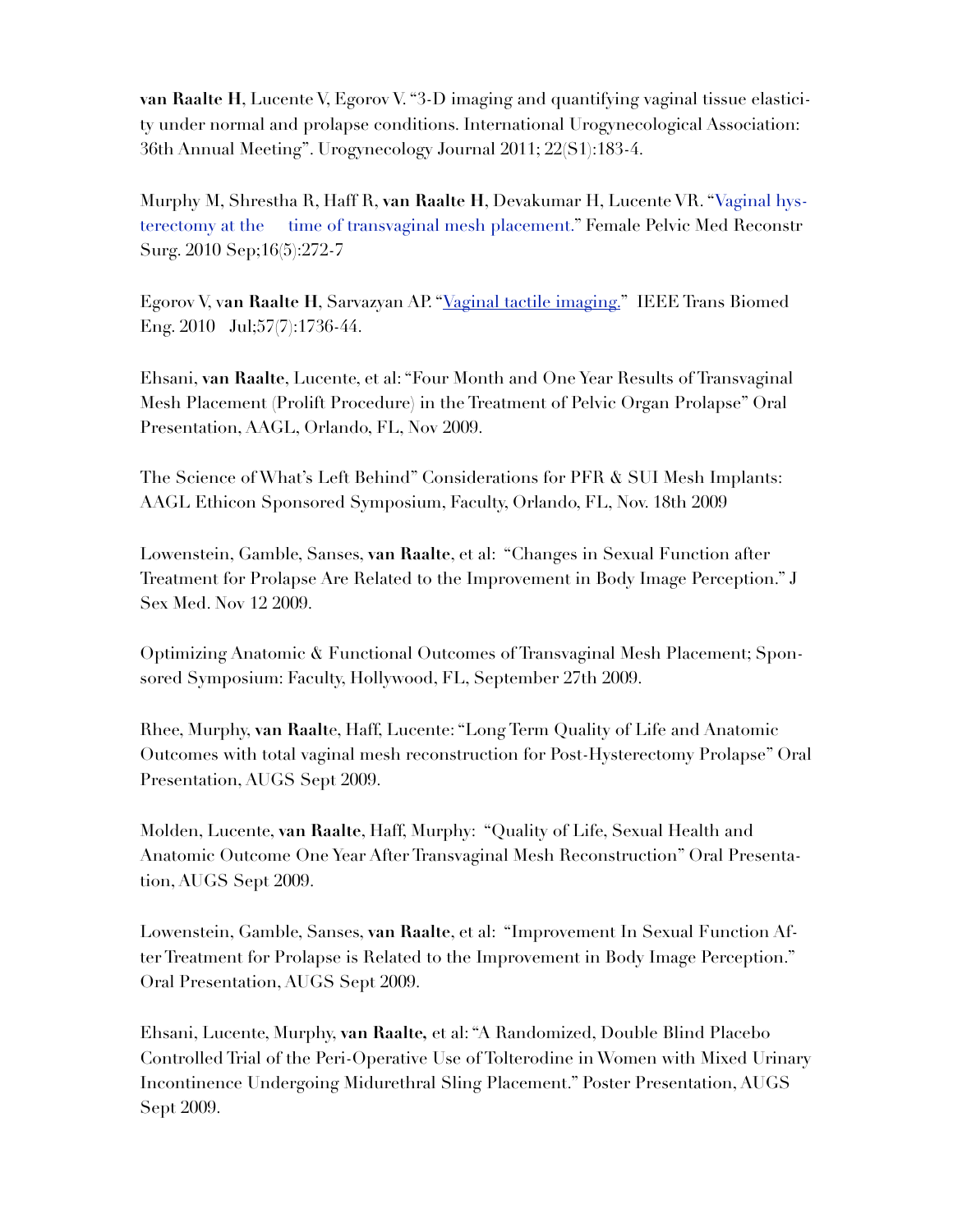Haff, Lucente, Murphy, **van Raalte**, Olson: "Validation of a New Post Surgical Quality of Life Tool: The Surgical Satisfaction Questionairre (SSQ8)." Poster Presentation, AUGS Sept 2009.

Lucente, Murphy, **van Raalte**: "The Key to Preventing Transvaginal mesh Erosion: Utilizing Hydrodistention During Proper Full-Thickness Dissection" Video Presentation, AUGS Sept 2009.

"Prolift +M" Webinar for Ethicon Women's Health : Faculty Presenter, June 2009.

Molden S, Lucente V, **van Raalte H**, Haff R, Murphy M. "Validated Measurements of QOL and Sexual Function in Women One Year After Transvaginal Mesh Reconstruction". IUGA. Lake Como, Italy. June 2009.

Molden S, **van Raalte H**, Haff R, Lucente V. "TVT Secur: One Year Outcomes." IUGA, Lake Como, Italy. June 2009.

Lucente V, **van Raalte H**, Haff R, Molden S, Ehsani N, Murphy M. "Validation of a New Post-Surgical Quality of Life Tool: The Surgical Satisfaction Questionnaire (SS-8)." IUGA, Lake Como, Italy. June 2009.

Ehsani N, Murphy M, **van Raalte H**, Molden S, Haff R, Lucente, V. "Four Month and One Year Results of Transvaginal Mesh Placement (Prolift) in the Treatment of Pelvic Organ Prolapse." IUGA, Lake Como, Italy. June 2009.

Lowenstein, Sanses, Gameble, **van Raalte**, et al: "Sexual Function is Related to Body Image Perception in Women with Pelvic Organ Prolapse" J Sex Med, Vol 6:8; June 2009.

Apical Support Meeting- Sponsored by Ethicon: Moderator, May 2009.

Molden S, Lucente V, **van Raalte H,** Lipetskaia L, Haff R, Murphy M. "Validated Measurements of QOL and Sexual Function in Women Undergoing Transvaginal Mesh Reconstruction." SUFU, Las Vegas, NV. Feb 2009.

AUGS Webinar: "Avoidance and Management of Mesh Complications in SUI and Pelvic Floor Repair Surgery", Faculty, January 2009.

Molden, Lucente, Murphy, **van Raalte**. "TVT Secur Surgical Technique and Learning Tips and Tricks" Video presentation at IUGA, Taiwan, Sept. 2008.

**van Raalte**, Lucente, Molden, Rogerson, Haff, Murphy. "Anatomic and Functional Outcomes of a New Rectocele Repair Technique Incorporating the Transvaginal Plication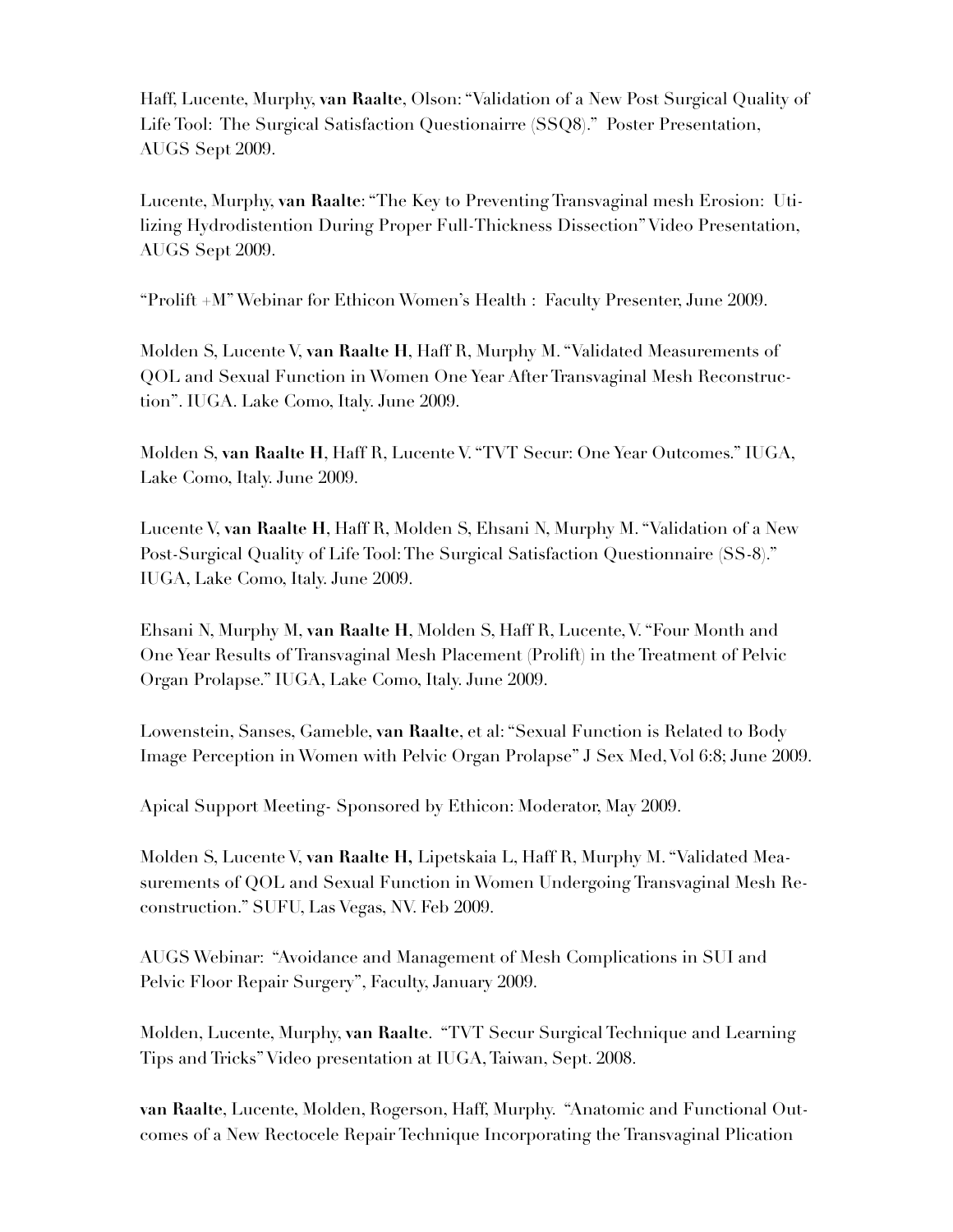of the Rectal Muscularis Layer" Oral presentation at IUGA, Taiwan, Sept. 2008 and AUGS, Chicago, Sept. 2008.

**van Raalte**, Lucente, Lipetskia, Egorov. "Imaging: A New Technology to Measure Vaginal Biomechanical Properties" Oral presentation at IUGA, Taiwan, Sept. 2008 and AUGS, Chicago, Sept. 2008.

Murphy, Sternscuss, Haff, **van Raalte**, Saltz, Lucente: "Quality of life and surgical satisfaction following vaginal reconstructive versus obliterative surgery for the treatment of advanced pelvic organ prolapse" AJOG May 2008; 198(5):573.

**van Raalte**, Lucente, Saltz, Murphy: "One-year anatomic and quality of life outcomes following the Prolift procedure for treatment of post-hysterectomy prolapse." AJOG Nov 2008.

Saltz, Lucente, **van Raalte**, Murphy: "Surgical Revision of Midurethral Slings: Early versus Late Revision in Patients with Voiding Dysfunction." Oral Presentation SGS 2008.

Fellows Pelvic Research Network: "Sexual function is related to body image perception and prolapse symptoms but not to vaginal topography." Oral Presentation SGS 2008.

"Current Trends in Female Reconstructive Pelvic Surgery" UMDJ-RWJ Department of Urology, Grand Rounds, Jan 2008.

**van Raalte**, Lucente and Murphy: "Prolift: An Innovative Approach to Pelvic Reconstructive Surgery: Surgical Technique". JPMS Dec. 2007; 13: 351-360.

"The Use of Graft Materials in Pelvic Reconstructive Surgery" Stony Brook University Department of Obstetrics and Gynecology Grand Rounds, Oct. 2007.

Murphy, **van Raalte**, Mercurio, Haff, Wiseman, Lucente: "Incontinence-related quality of life and sexual function following the tension-free vaginal tape versus the "inside– out" tension-free vaginal tape Obturator" Internat Urogyn J, Oct 2007.

"Vesicovaginal Fistula: Tales from Africa" St. Luke's Hospital Department of Obstetrics and Gynecology, Grand Rounds, Dec 2007.

Murphy, **van Raalte**, Mercurio, Haff, Wiseman, Lucente: "Quality of Life and Sexual Function Following Tension-Free Vaginal Tape Versus The"In-to-Out" Tension-Free Vaginal Tape Obturator." Oral presentation, SGS 2007, ICS 2007.